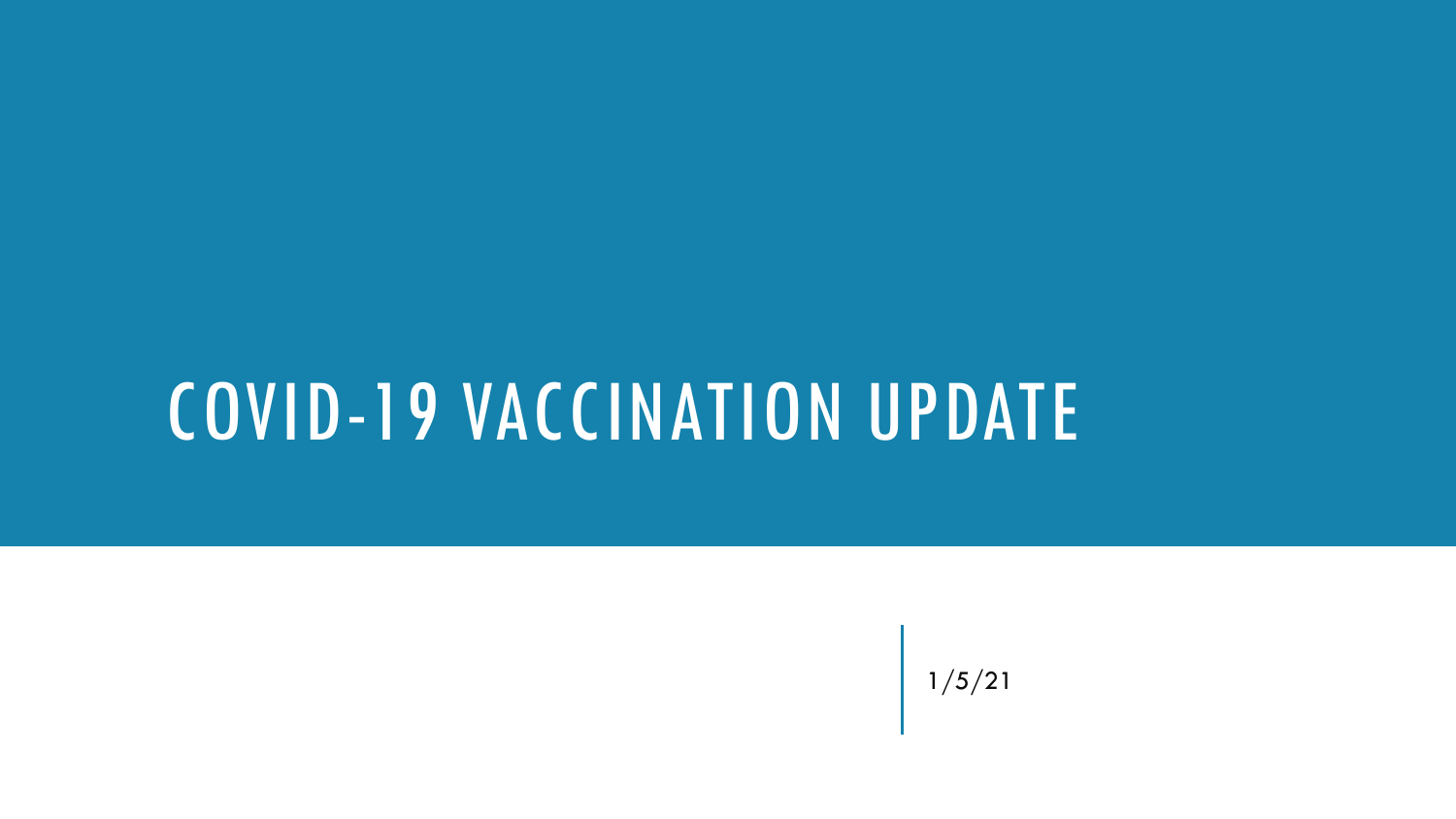# VACCINE ALLOCATION

Pfizer - 360 doses with 360 doses to be delivered on 1/8/21 – allocated to Mammoth Hospital Moderna – 200 doses received as of 12/28/20 - PH Moderna – 400 doses delivered on  $1/4/21$  - PH Total 600 doses of Moderna to PH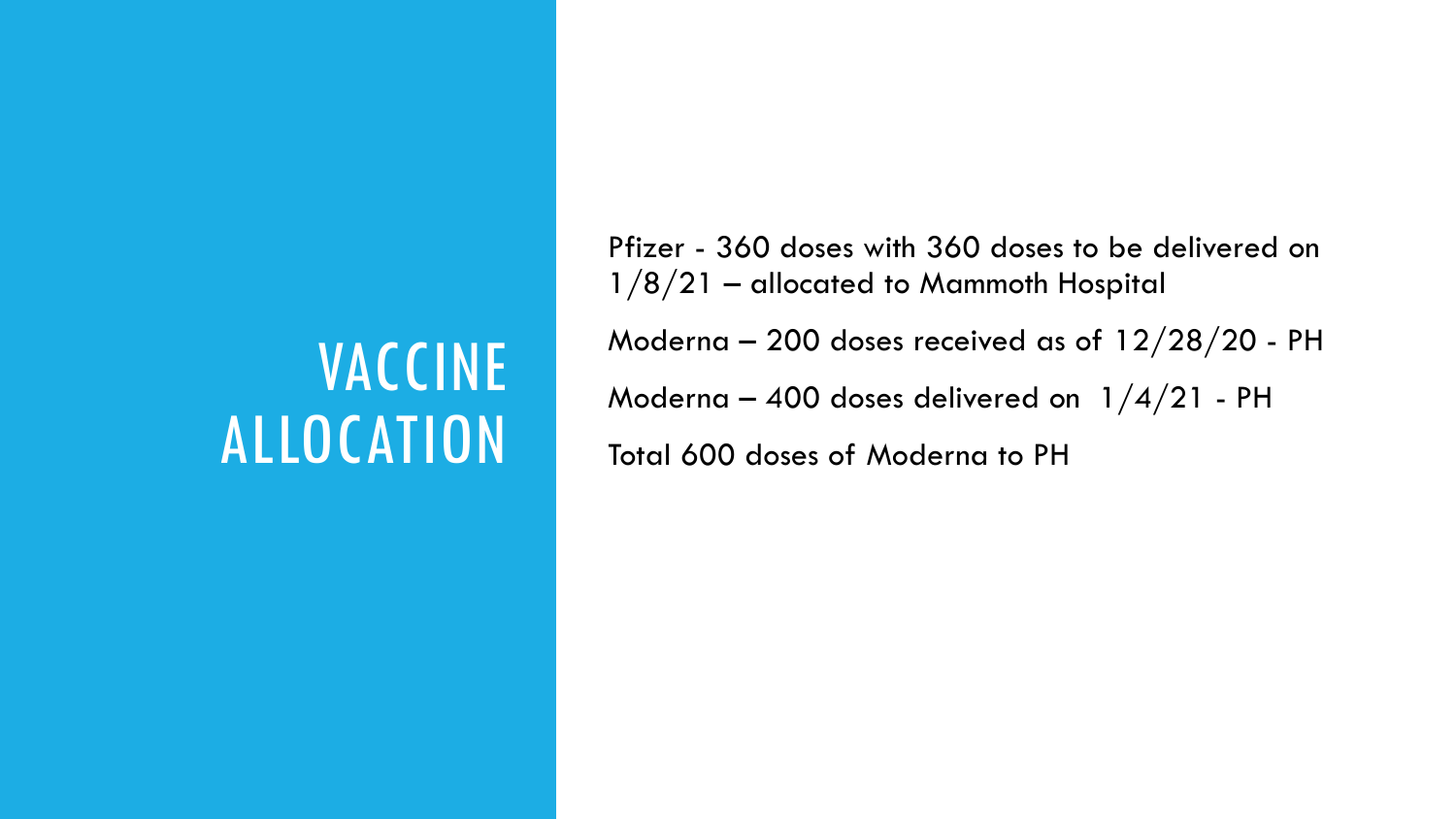## VACCINE **DISTRIBUTION**

Mammoth Hospital – 360 doses of Pfizer vaccine

Public Health – 600 doses of Moderna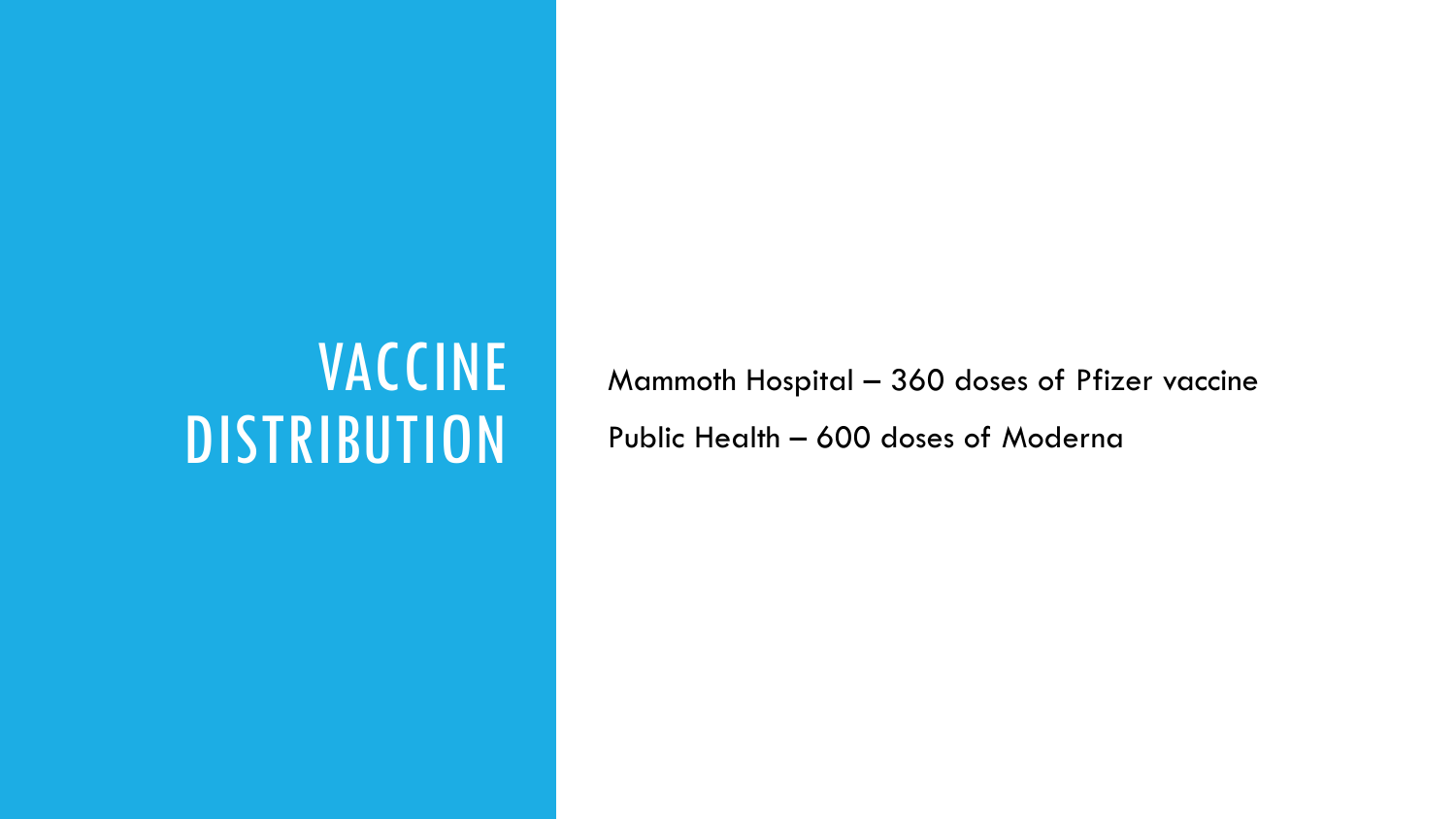## CURRENT AND EXPECTED VACCINE STOCK

Current Public Health Vaccine stock – 480 as of 1/4/21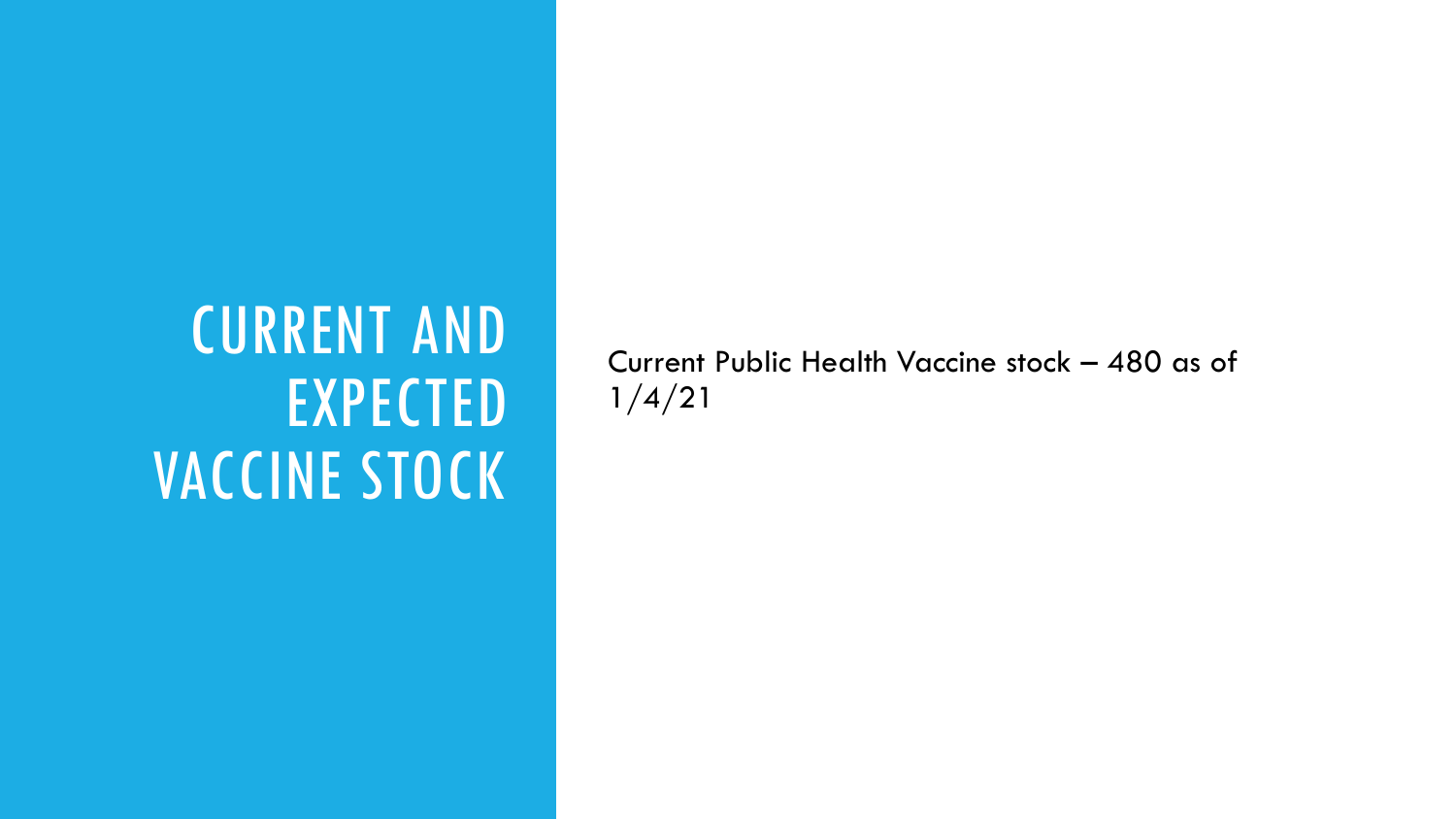## VACCINES ADMINISTERED BY PUBLIC HEALTH

Three clinics have been conducted to date.

120 doses administered to EMS, Dental providers, private practice physicians, and front-line Public Health Staff.

No doses have been wasted.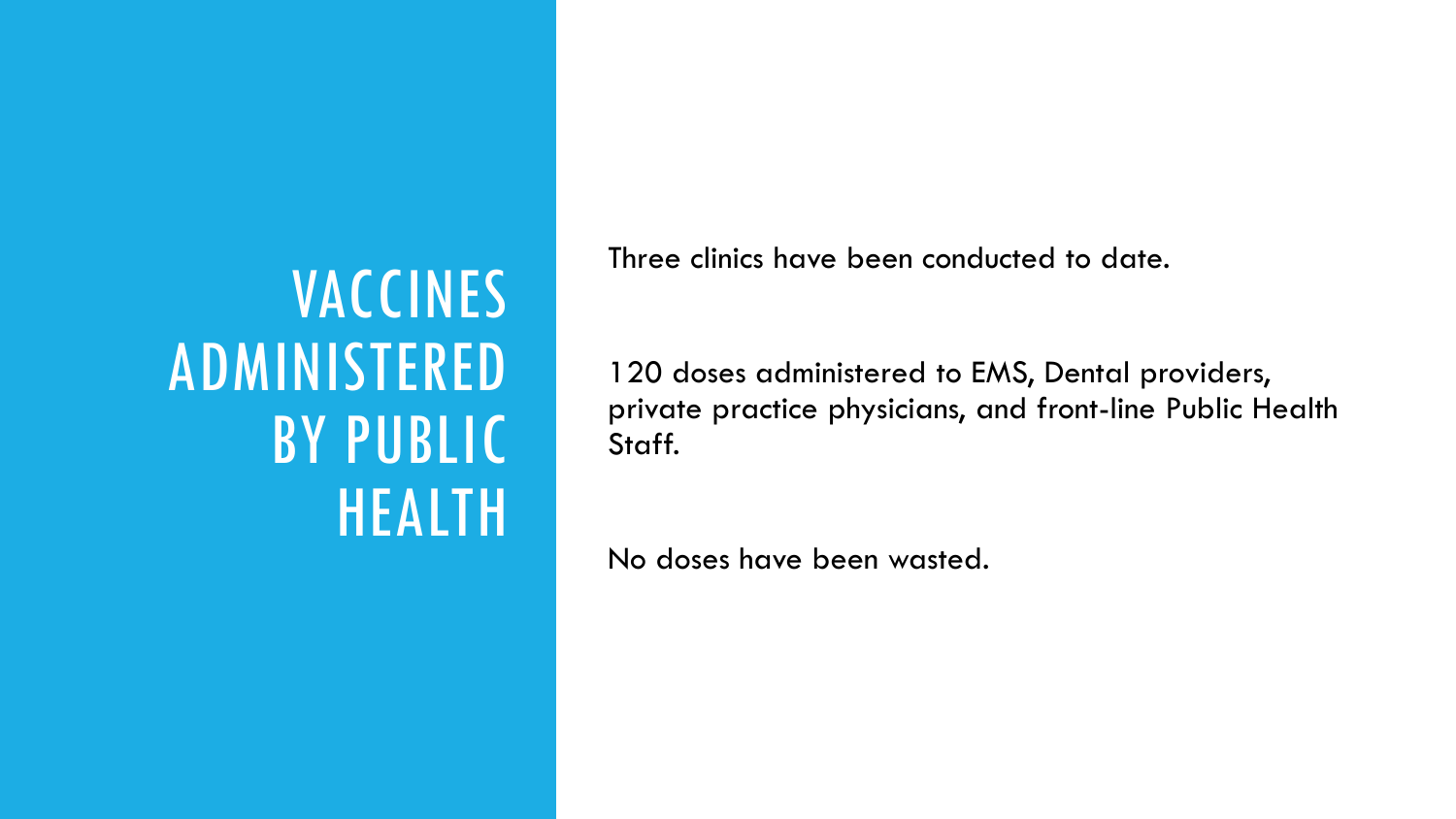# CLINICS FOR THE WEEK OF 1/3/21

Three clinics wrapping up Phase 1a

1/5/21 Mammoth Lakes

1/7/21 Walker

1/8/21Mammoth lakes

Home Health and Community Health Workers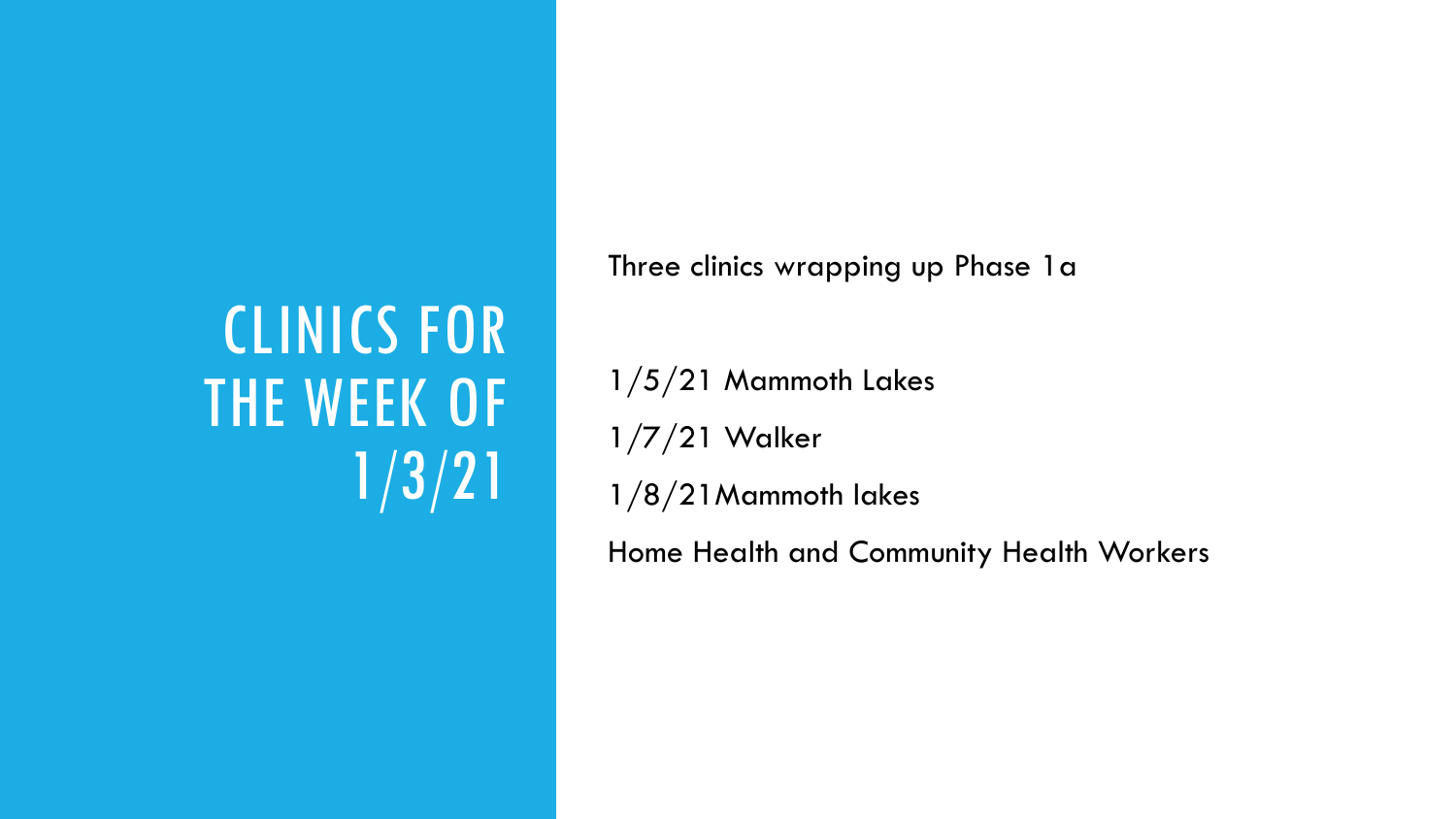#### PHASE 1A TIER 1

Acute care, psychiatric and correctional facility hospitals

Skilled nursing facilities, assisted living facilities, and similar settings for older or medically vulnerable individuals

Paramedics, EMTs and others providing emergency medical services

Dialysis centers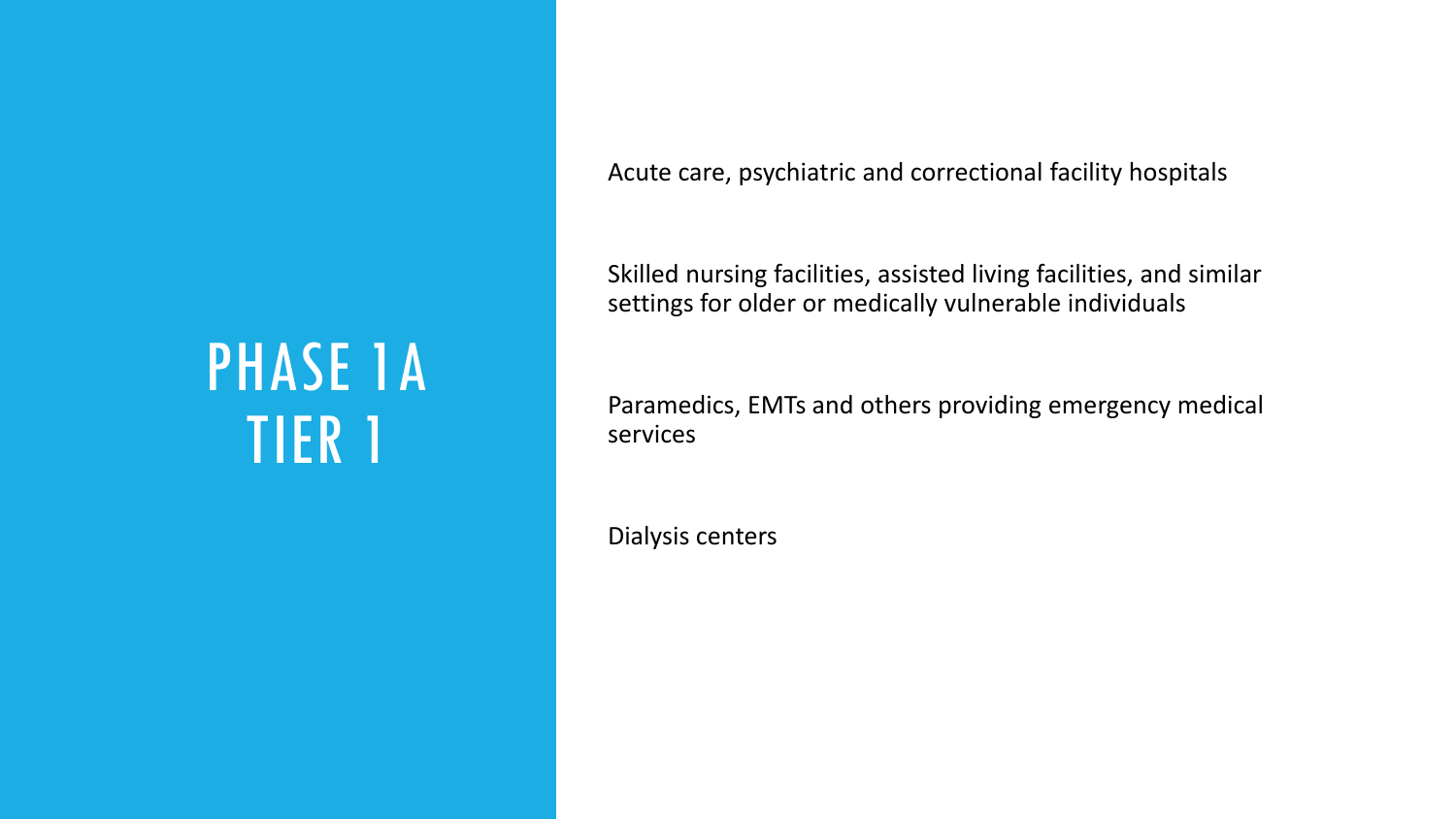#### PHASE 1A TIER 2

- ▪Intermediate care facilities for persons who need non-continuous nursing supervision and supportive care
- **Home health care and in-home supportive services**
- **EXECOMMUNITY health workers, including promotoras**
- ▪Public health field staff

Primary Care clinics, including Federally Qualified Health Centers, Rural Health Centers,

correctional facility clinics, and urgent care clinics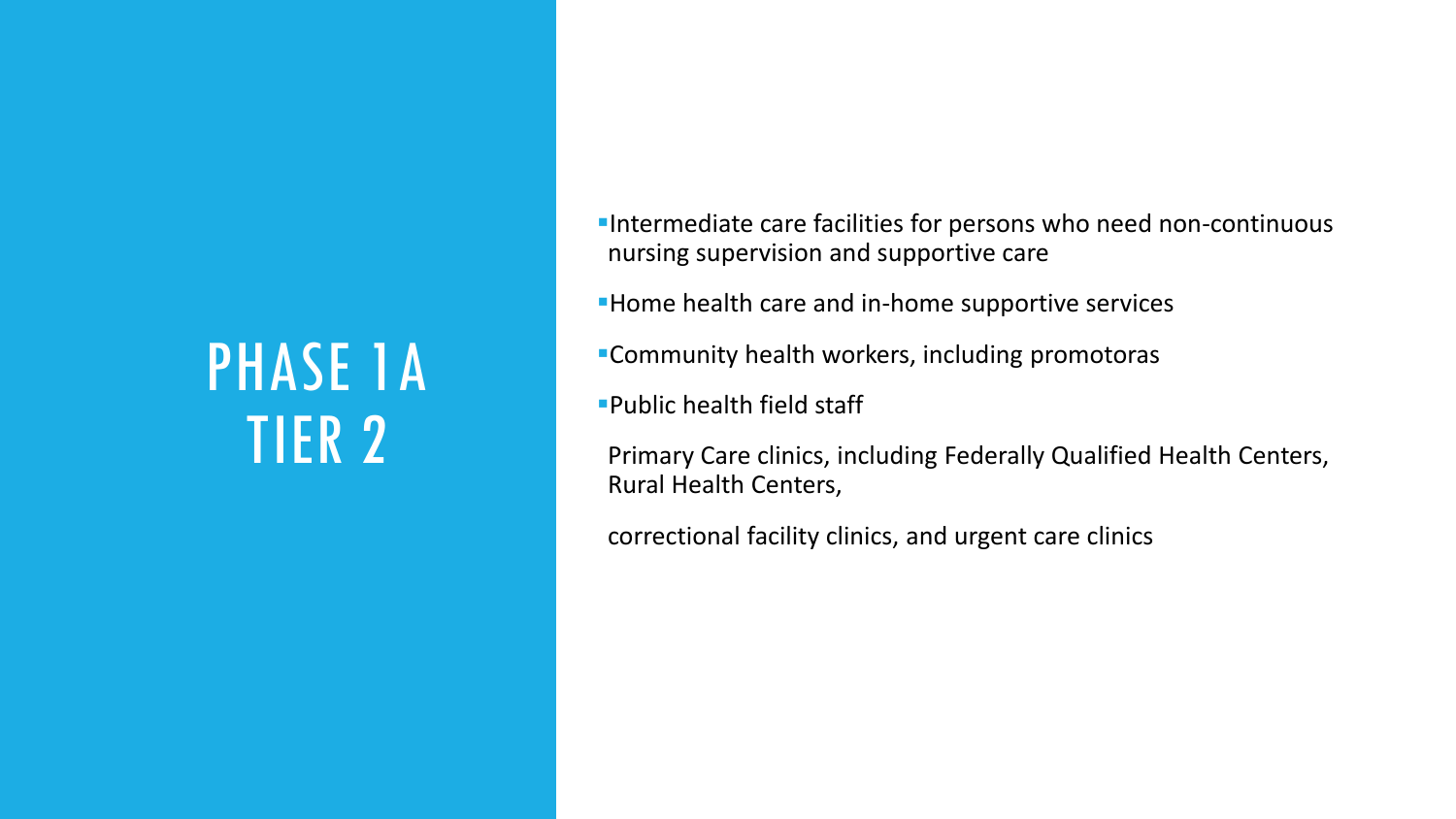### PHASE 1A TIER 3

- **Specialty clinics**
- **Laboratory workers**
- ▪Dental and other oral health clinics
- **Pharmacy staff not working in settings at higher tiers**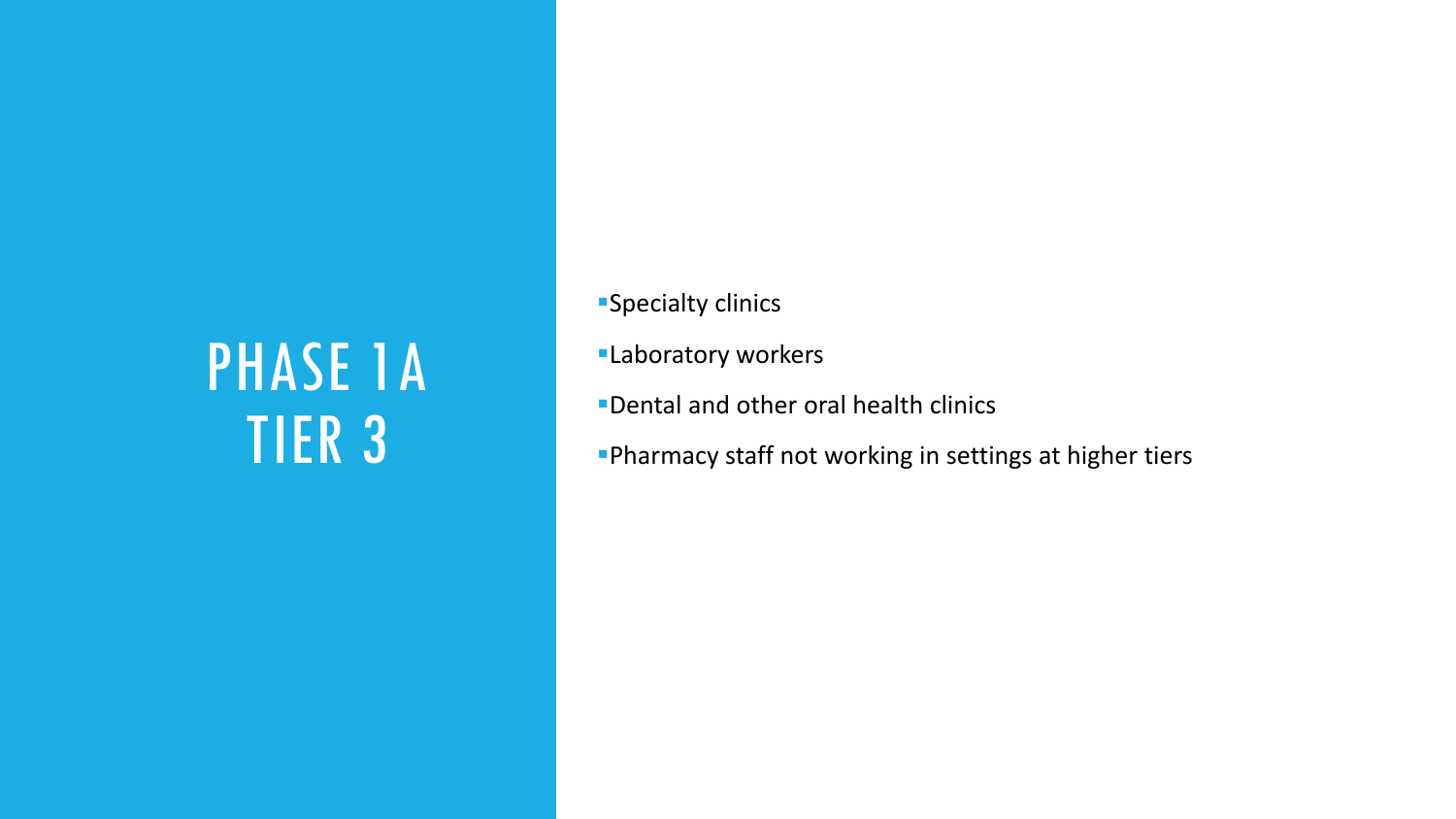### PHASE 1B TIER 1

- $-75+$
- ■Food and Agriculture
- **Education and Childcare**
- **Emergency Services**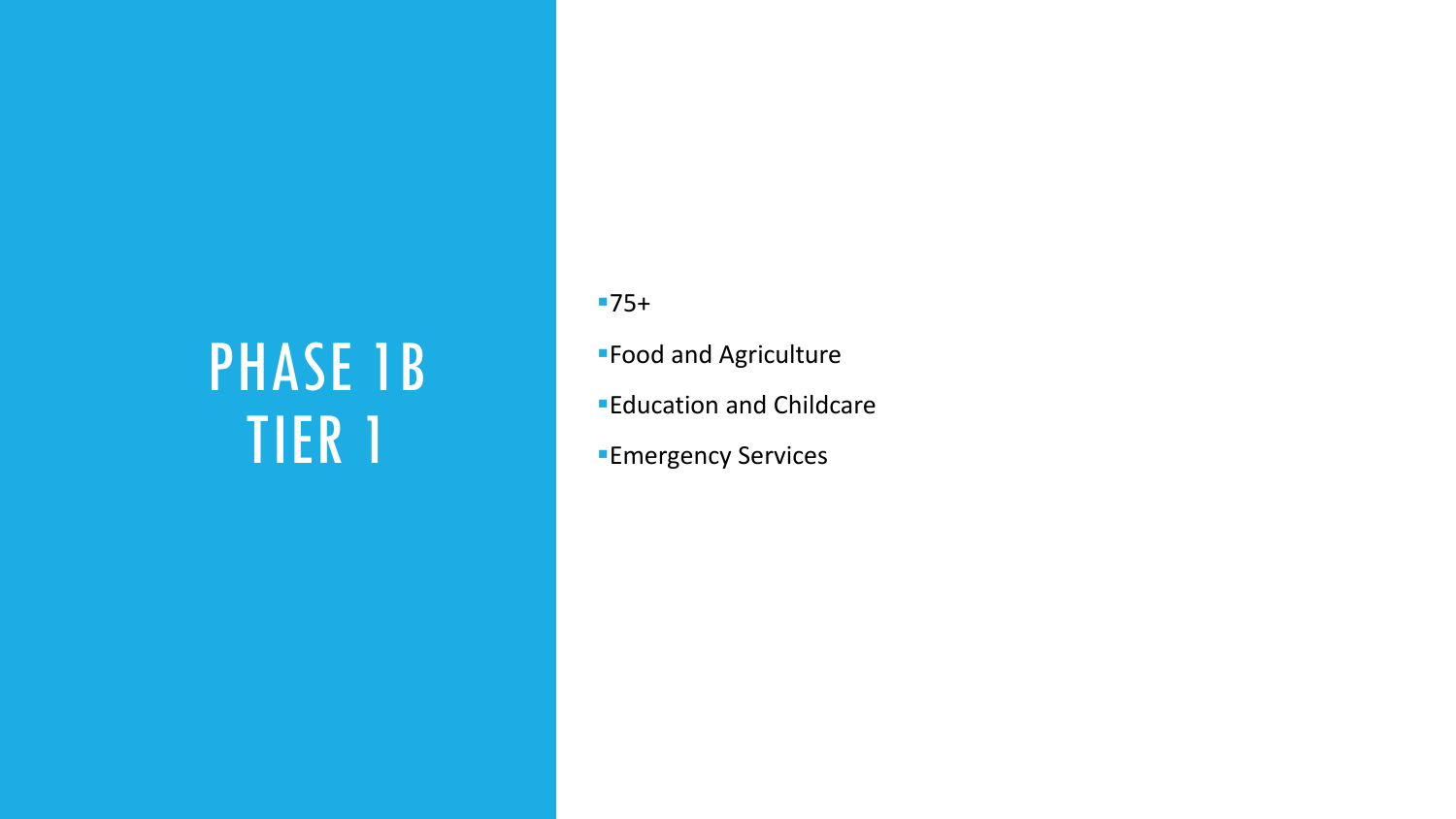### PHASE 1B TIER 2

- ▪65-74 years with underlying medical conditions/ disabilities that place them at high risk for severe COVID-19 illness and death
- ▪Incarcerated Individuals jails and prisons
- ▪Homeless/Unhoused
- **Transportation and Logistics**